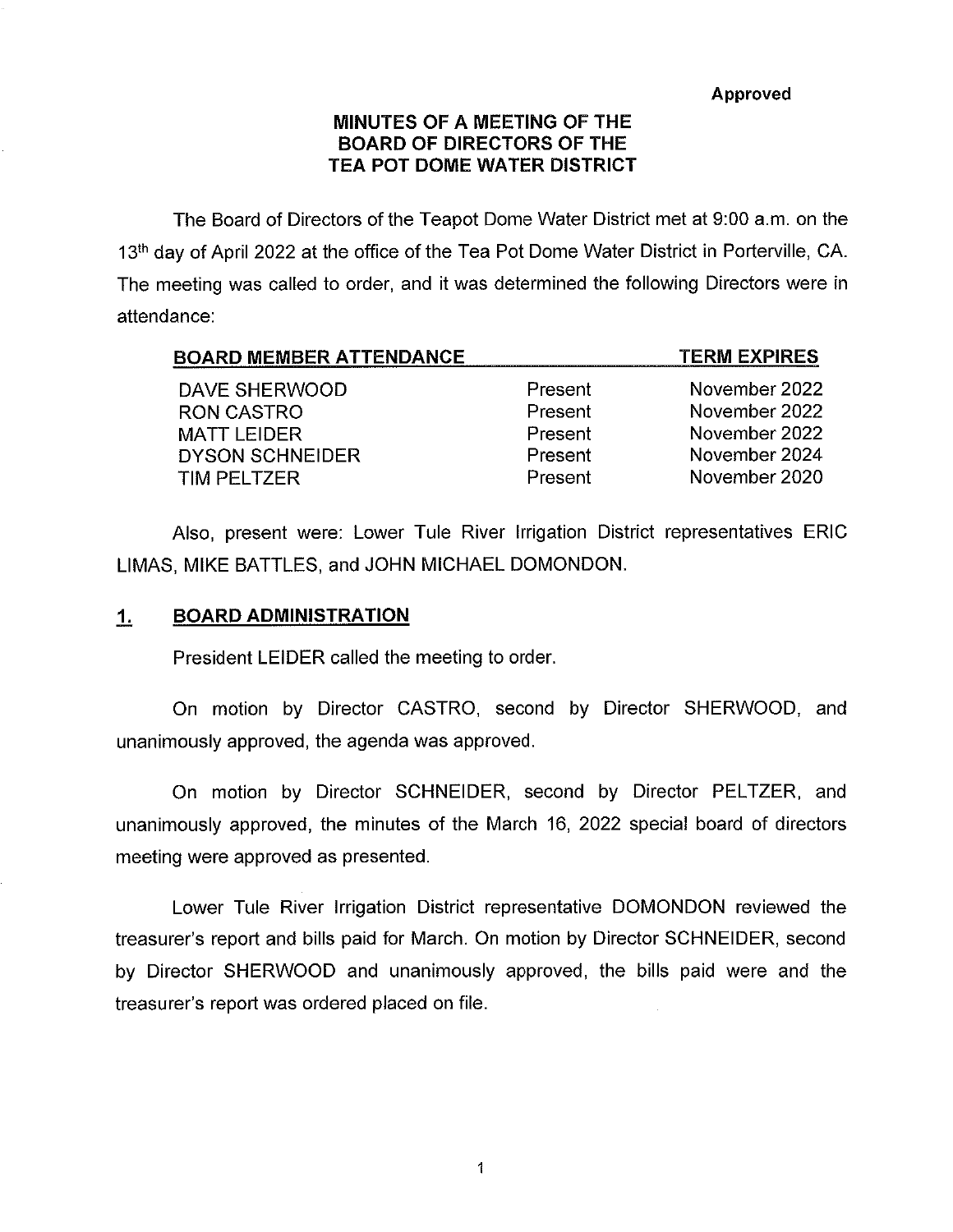#### Approved

## 2. WATER OPERATIONS

DOMONDON and Manager LIMAS reviewed current water conditions, water operations, water supply and deliveries for March. The current Class 1 allocation from the Bureau is maintaining at 15% Class 1. The dry conditions across the state has caused the Bureau of Reclamation to have concerns on meeting the Exchange Contractor demand and has resulted in such allocation. No action was taken.

The Board discussed the 2022 allocation. No action was taken.

Manager LIMAS reviewed the 2022 water rates. No action was taken.

DOMONDON, Manager LIMAS and Director LEIDER reviewed activities in the East Tuie GSA related to the Sustainable Groundwater Management Act. No action was taken.

## 3, OPERATIONS AND MAINTENANCE

Lower Tule River ID representative BATTLES reviewed water operations and maintenance activities. BATTLES also reported on the well 1 rehabilitation project and booster T2B reinstailation. No Action was taken.

BATTLES reported on the Long-term water operations. No Action was taken.

BATTLES reviewed the proposal for the possible connection between Vandalia Water District and Tea Pot Dome Water District delivery system provided by Provost & Pritchard. After discussion, on motion by Director SHERWOOD, second by Director SCHNEIDER and unanimously approved, Phase I through Phase III of the proposal was accepted not to exceed \$38,000.

DOMONDON reviewed the solar project. No action was taken.

### 4. OTHER

Manager LIMAS reviewed the activities related to the Friant Kern Canal subsidence/ Capacity correction, water quality policy, and related discussions.

 $\overline{2}$